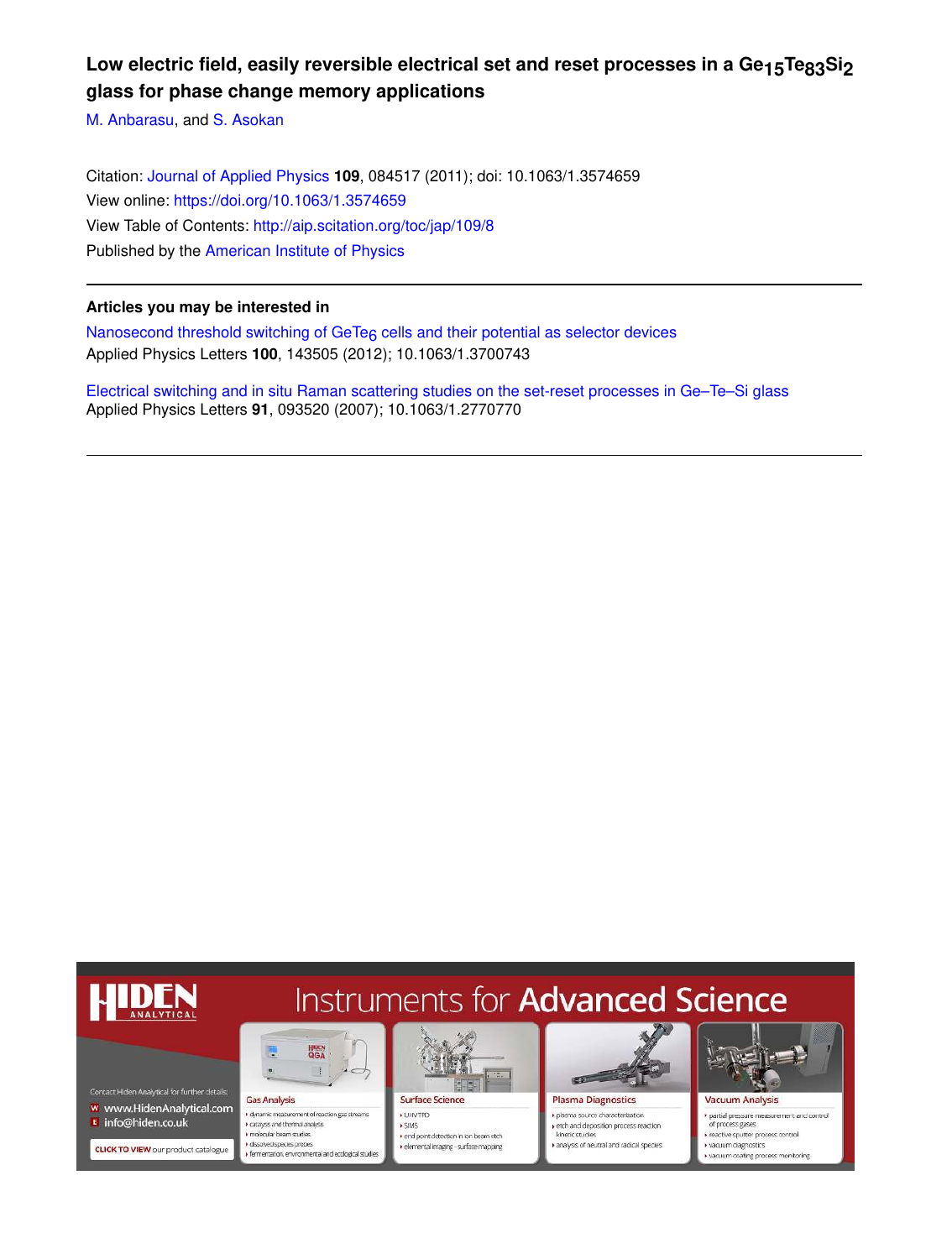# Low electric field, easily reversible electrical set and reset processes in a  $Ge_{15}Te_{83}Si_2$  glass for phase change memory applications

M. Anbarasu<sup>a)</sup> and S. Asokan

Department of Instrumentation and Applied Physics, Indian Institute of Science, Bangalore 560012, India

(Received 7 December 2010; accepted 10 March 2011; published online 22 April 2011)

We report here an easily reversible *set–reset* process in a new  $Ge<sub>15</sub>Te<sub>83</sub>Si<sub>2</sub>$  glass that could be a promising candidate for phase change random access memory applications. The I-V characteristics of the studied sample show a comparatively low threshold electric field  $(E<sub>th</sub>)$  of 7.3 kV/cm. Distinct differences in the type of switching behavior are achieved by means of controlling the on state current. It enables the observation of a threshold type for less than 0.7 mA beyond memory type (set) switching. The set and reset processes have been achieved with a similar magnitude of 1 mA, and with a triangular current pulse for the set process and a short duration rectangular pulse of 10 msec width for the *reset* operation. Further, a self-resetting effect is seen in this material upon excitation with a saw-tooth/square pulse, and their response of leading and trailing edges are discussed. About  $6.5 \times 10^4$  set–reset cycles have been undertaken without any damage to the device. © 2011 American Institute of Physics. [doi:10.1063/1.3574659]

# I. INTRODUCTION

Recent advancements in the field of phase change materials unveil three generations of optical storage media and also throw light on the possibility of electronic memories.<sup>1</sup> This class of material possesses a unique property of fast, reversible structural change between the amorphous and crystalline states by means of applied electrical or optical pulses. This pronounced property change is indicative of atomic rearrangement. Nevertheless, this local atomic rearrangement in the subnanosecond time scale is intriguing not only for flash memories but also for dynamic random access memories.<sup>2,3</sup> The first commercial products of phase change materials emerged in optical storage, although reversible electrical switching phenomena in chalcogenide glassy materials had actually been demonstrated much earlier.<sup>4</sup>

The phenomenon of electrical switching in chalcogenide glasses was first observed by Ovshinsky nearly four decades ago.<sup>4</sup> Chalcogenide switches are normally classified into two groups, namely, ovonic threshold switch (OTS) or ovonic memory switch (OMS) devices, depending on the type of switching (reversible or irreversible, respectively) exhibited by them. Electrical switching in these materials occur when an appropriate electric field, known as the threshold electric field  $(E<sub>th</sub>)$ , is applied and the glass switches to a high conducting on state from a low conducting off state. Upon the removal of the electric field, OTS switches revert to the initial high resistance off state, whereas OMS switches remain locked into the low resistance *on* state.

The process of initiation of electrical switching in both OTS and OMS glasses is believed to be primarily electronic in nature, and it occurs when the field injected charge carriers fill the charged defect states in a chalcogenide glass. $5-8$ Nevertheless, an additional thermal effect such as Joules

a)Author to whom correspondence should be addressed. Electronic mail: manivannan@physik.rwth-aachen.de. Present address: I. Physikalisches Institut (IA), RWTH Aachen University, 52056 Aachen, Germany.

heating made by an *on* state current comes into play in memory materials and results in the formation of a conducting crystalline channel. $9,10$ 

Phase change memories (PCM) make use of chalcogenide materials of the OMS type. In these materials, the electrical set process occurs, in which the storage of information takes place due to a phase change from the amorphous to the crystalline state induced by the applied current pulse. Similarly, the reset process is accomplished by applying a higher, sharp current pulse in the conducting crystalline region formed during the set process, which locally melts and resolidifies into the amorphous state.<sup>11,12</sup> Generally, the *reset* process is accomplished by applying a sharp current pulse with a higher magnitude than the *set* pulse that increases the temperature above the melting temperature, whereas the set pulse raises the temperature only up to the crystallization point. $13,14$ 

Recently, tremendous efforts have been made to understand the set and reset processes, and optimizing input electrical parameters such as pulse amplitude, source resistance, and pulse width is very important with regard to the stable performance of a memory device.<sup>15–18</sup> For example, the reduction in the reset current is one of the most crucial parameters for developing high-density (lower programming volume) phase change random access memory applications. Many attempts have been made to reduce the reset current by modifying the device structure or by doping $19$  other elements to reduce the melting temperature and to increase the crystalline resistivity (or stability of the amorphous phase) of the material, which eventually reduces the programming volume. In addition, properties such as latent heat transfer and cooling rate in the bulk material on the nanoscale level<sup>20</sup> play a significant role in optimizing electrical pulses. Another significant step forward has been made very recently by a novel scalable and stackable cell architecture comprising a layer stack of a storage element (OMS) and a selector (OTS), which are vertically integrated as in a cross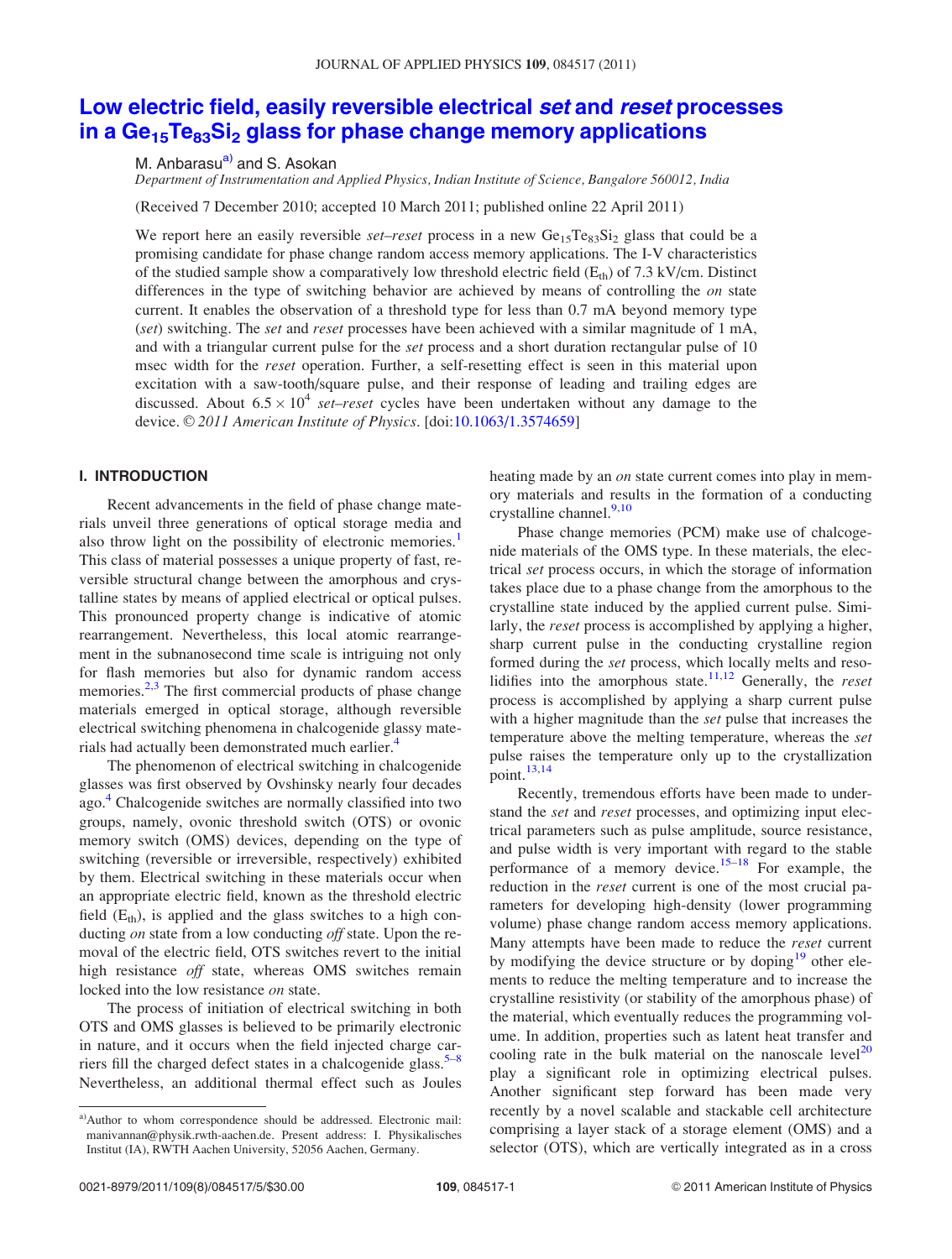point memory cell.<sup>21</sup> This specific new design that has an OTS element as a selector overcomes the limitations of other selectors such as size of array, array efficiency, stackability, etc. and enables promising nonvolatile memory technology for building fast and dense memory devices. Therefore, a resurgence of interest has developed with regard to understanding both the OTS and the OMS properties of various PCM materials.

The  $Ge_{15}Te_{85}$  eutectic alloy in the  $Ge_{x}Te_{1-x}$  system has a low melting temperature.<sup>22</sup> The low melting temperature is advantageous in terms of the reamorphization of the crystallization phase. However, the thermal stability of the amorphous phase is poor in this composition. Furthermore, it is reported in the literature that the thermal stability of the amorphous phase of  $Ge<sub>15</sub>Te<sub>85</sub>$  glass is improved significantly with the addition of silicon at the expense of tellurium. $^{23}$  In the present work, investigations of the electrical, phase change characteristics of  $Ge_{15}Te_{83}Si_2$  glass—which belongs to the  $Ge_{15}Te_{85-x}Si_x$  glass forming tie-line and has distinct, current controllable OTS and OMS behavior—have been carried out. Also, properties such as easy reversibility of the set and reset states, nearly 3 orders of magnitude difference in resistance between the two states, and a better thermal stability with a long endurance have been demonstrated.

# II. EXPERIMENTAL DETAILS

Bulk  $Ge<sub>15</sub>Te<sub>83</sub>Si<sub>2</sub>$  glass has been prepared via the vacuum-sealed melt quenching method: Appropriate quantities of high purity (99.95%) constituent elements are sealed in an evacuated (at  $10^{-6}$  mbar) quartz ampoule and are slowly heated at the rate of  $100^{\circ}$ C/h up to  $1100^{\circ}$ C in a horizontal rotary furnace. The ampoules are maintained at  $1100^{\circ}$ C and rotated continuously for about 24 h at 10 rpm to ensure homogeneity of the melt. The ampoules are subsequently quenched in a bath of ice water and NaOH to get bulk glassy samples. The amorphous nature of the as quenched sample has been confirmed by x-ray diffraction.

Electrical switching analysis and the electrical set and reset processes have been carried out using a Keithley 2410-C dc sourcemeter controlled by LABVIEW 6.1. Samples polished to the required thickness (about 150  $\mu$ m) are mounted in a holder made of brass, between a flat bottom  $(\sim 2 \text{ cm diameter})$ electrode and a point contact ( $\sim$ 500  $\mu$ m diameter) top electrode, using a spring loading mechanism. To study the electrical switching properties and the set and reset states of the sample, various waveform types such as triangular, rectangular, saw-tooth, and square current pulses are used. The time duration of each data point is 1 ms. These higher pulse widths are due to mainly the limitations of the larger sample thicknesses that are used.

## III. RESULTS AND DISCUSSION

#### A. Electrical switching behavior

The current-voltage characteristics and electrical switching behavior of the  $Ge_{15}Te_{83}Si_2$  sample are shown in Figs.  $1(a)$  and  $1(b)$ . It is observed that the sample exhibits electrical switching at a threshold electric field  $(E_{th})$  of 7.4 kV/cm (corresponding to  $I_{th} \sim 50 \mu A$ ). The threshold fields are found to be reproducible within  $\pm 2\%$ . The measured threshold field of the  $Ge<sub>15</sub>Te<sub>83</sub>Si<sub>2</sub>$  sample is 1 order lower as compared with the other phase change materials reported in the literature.<sup>12,24</sup> We admit that it is difficult to directly compare the properties of bulk glassy material with thin film devices reported in the literature. Nevertheless, it is likely that the threshold-switching event driven by the threshold electric field is nearly constant, even when scaling down to lower sample thicknesses.

It is interesting to note in Fig.  $1(a)$  that the sample exhibits OTS behavior until the *on* state current of 0.7 mA is maintained. This reversible OTS behavior is found to be reproducible more than  $10^2$  times. Therefore, it is clear that the on state current up to about 0.7 mA does not considerably alter the state of the sample in the switched region/conducting channel. In the next step, the on state current is further increased up to 1 mA. It can be clearly seen in Fig.  $1(b)$  that the sample exhibits memory switching (OMS) behavior once the current is increased up to 1 mA. This implies that the Joule heating in the current carrying path and the consequent increased mobility of atoms lead to local structural rearrangements and crystallization, which result in the set state.

It is known that the events constituting the set process in a phase change material consist of three sequential stages.<sup>14</sup> In the first stage, the electric field across the sample increases monotonously until it reaches the threshold value; at the threshold electric field  $(E<sub>th</sub>)$ , the material undergoes a transformation from a high resistance state to a low resistance state, and thereby a conducting path is established. In the second stage, the low resistance state established during switching is preserved. The process at this stage is reversible, as no permanent change takes place in the conducting path. The subsequent increase in current flow leads to the third stage, during which the phase change from the amorphous to the crystalline state occurs in the conducting channel. The



FIG. 1. (a) The I-V characteristics of  $Ge_{15}Te_{83}Si_2$  glass with an input current of 0.7 mA, showing a threshold type switching behavior. (b) I-V characteristics of the same sample exhibit memory type switching behavior with an input current of 1 mA.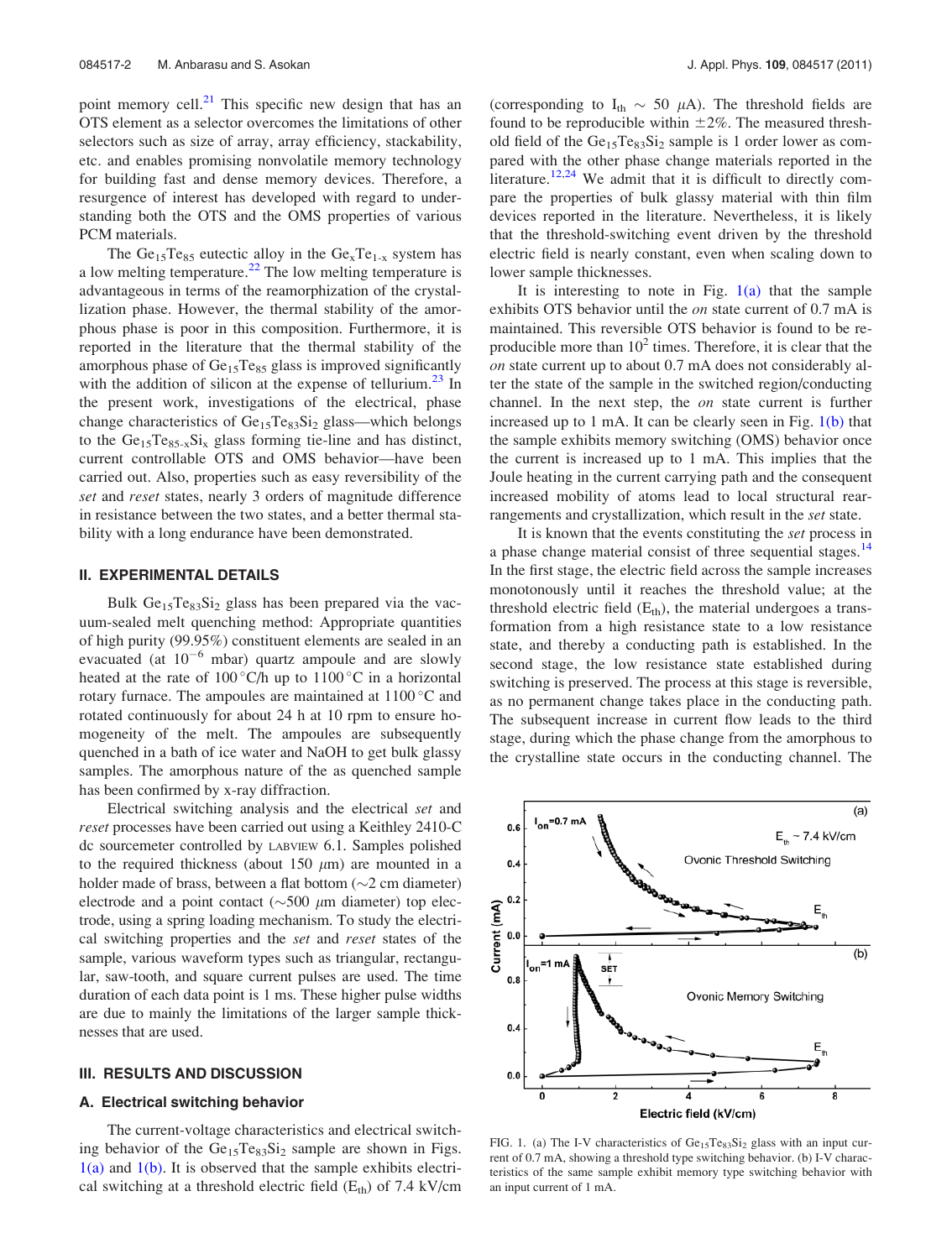crystallization of the material in the conducting channel is likely to commence via a nucleation mechanism. The nucleation of crystallites might trigger an enhanced electrical conduction, which might lead to more Joule heating, and as a result of such heating the crystallites might grow rapidly to replace an amorphous matrix.

Therefore, it is clear that  $Ge_{15}Te_{83}Si_2$  exhibits a distinctly different type of switching, such as OTS behavior, for the current up to 0.7 mA, and a set state can be achieved with an *on* state current of 1 mA. The most interesting aspect of the electrical switching in chalcogenide glasses is its behavior during the ramping down of the input current. In memory switching samples, the slow cooling that occurs during this process maintains the crystalline region formed in the set state. In these cases, it is necessary to electrically reset the memory state by applying a current pulse of short duration, and usually of higher magnitude than that required for setting the device in the *on* state.

## B. Set and reset processes

In the present experiments, the electrical set and reset processes in the  $Ge_{15}Te_{83}Si_2$  sample are achieved by applying a 1 mA triangular current pulse (the pulse width is 80 ms, with a fixed 40 data points for both the leading and the trailing edge) for the set process and a rectangular pulse 10 ms in width for the *reset* operation, as shown in Fig.  $2(a)$ . It can be seen clearly from Fig.  $2(b)$  that the sample is initially in the amorphous state. When the programming current pulse of a triangular shape is applied to the sample [Fig.  $2(a)$ ] during the leading edge, at low currents the device remains in the high resistance amorphous state  $[0.7 \text{ M}\Omega]$ , as indicated in Fig.  $2(b)$ ]. When a sufficiently high current is reached beyond the threshold value ( $I_{th} \sim 50 \mu A$ ,  $E_{th} = 7.4 \text{ kV/cm}$ ), the device switches into the low resistance on state. Further current flow in the *on* state between 0.7 and 1 mA  $(I<sub>P</sub>)$  crys-



FIG. 2. (a) The set-reset operations in the  $Ge<sub>15</sub>Te<sub>83</sub>Si<sub>2</sub>$  sample are carried out with an applied current of 1 mA with a triangular pulse (for set) and a rectangular pulse of short duration with a width of 10 ms (for reset). (b) The corresponding resistance states across the device are measured.

tallizes the conducting channel, and hence the set process is accomplished. During the trailing edge, the current is reduced with a longer time leading to a controlled slow cooling of the material, which maintains the crystallized conducting channel (set state), as is demonstrated by the measured low resistance [11 k $\Omega$  as indicated in Fig. 2(b)] of the device at the end of each programming triangular pulse.

The reset operation is accomplished by applying a rectangular pulse of a short duration with a width of 10 ms (the magnitude is the same as in the *set* current  $I<sub>P</sub>$ ), which heats up the crystallized conducting channel rapidly; this causes local melting of the conducting crystalline channel. The quick dissipation of heat from the molten conducting channel to the surrounding matrix during the sharp trailing edge results in the reamorphization of the region (reset process); the measured device resistance of 0.7  $\text{M}\Omega$  is equal to that of the amorphous state. Consecutive applied set and reset pulses [Fig.  $2(a)$ ] confirm the consistency of the change of the set and reset states as indicated by their resistance  $[Fig. 2(b)].$ 

It is well known that the set and reset states are achieved by means of an appropriate choice of both pulse height/magnitude and pulse width/duration. The set state is realized when the *on* state current flow is of sufficiently long duration or large magnitude to raise the temperature to the crystallization point.<sup>16</sup> In contrast, the *reset* state is achieved by applying a pulse of sufficiently large magnitude to raise the local temperature up to melting point. As discussed above, the current required to reset the chalcogenide glass must be of a larger magnitude than the set current.<sup>13,14</sup> However, in the present  $Ge_{15}Te_{83}Si_2$  glassy sample, it is found that the set and reset processes can be achieved using current pulses of the same magnitude with different types of waveforms, such as triangular and short width rectangular pulses, respectively. Both of these waveforms have different leading and trailing edges. Therefore, we made an attempt to understand the affect of the leading and trailing edges with various waveform types on switching behavior, and their significance is discussed below.

## C. Response of various waveform excitations

In order to probe the influence of the current waveform on the switching behavior, experiments have been carried out by applying a saw-tooth type current pulse [Fig.  $3(a)$ ] to the  $Ge_{15}Te_{83}Si_2$  glass. It is interesting to note from Fig.  $3(b)$ that the sample exhibits threshold type switching (reversible switching) with a current of 1 mA, and memory behavior is seen with triangular pulses of same magnitude, as indicated in Fig. 1(b). Generally, the trailing edge is abrupt in a sawtooth pulse, whereas the leading edge remains the same in both. The threshold behavior seen in the experiment using the saw-tooth pulse means that the abrupt trailing edge results in a fast cooling of the material, leading to the reamorphization of the switched region. Therefore, it is obvious that the crystallized conducting channel during the leading edge of the saw-tooth pulse of 1 mA is reamorphized in the trailing edge of the same pulse. This event of crystallizing and reamorphizing in a single saw-tooth pulse is seen clearly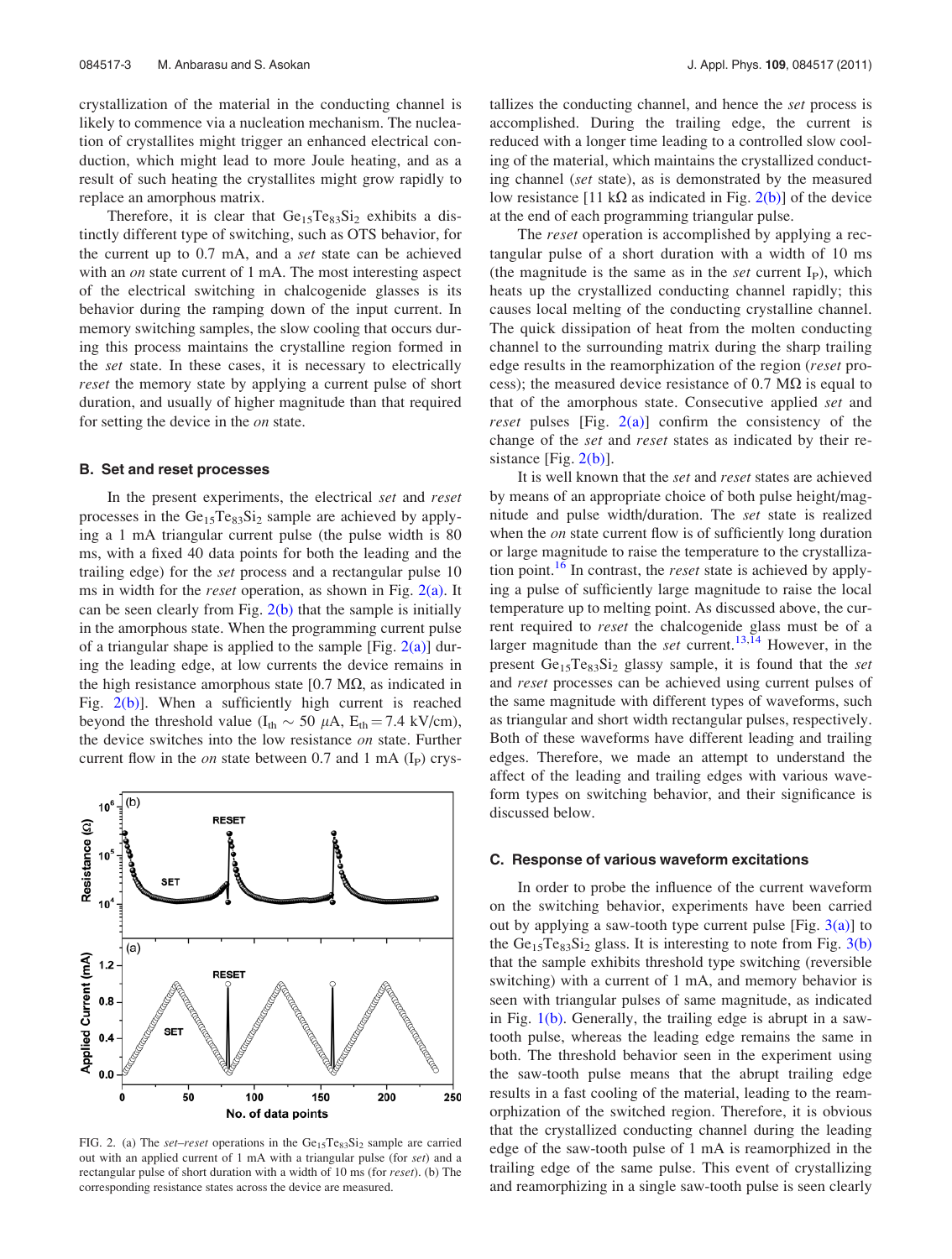100

 $10\sqrt{(b)}$ 

Electric field (kV/cm)

Applied current (mA)

 $\overline{a}$ 

6

 $(a)$ 10

FIG. 3. The electrical switching behavior of the  $Ge_{15}Te_{83}Si_2$  sample obtained with a saw-tooth current pulse. (a) Applied saw-tooth current pulses with varying peak heights from 1 to 10 mA. (b) The response electric field measured across the device.

No. of data points

200

300

400

even with a current of a higher magnitude [up to 10 mA with the corresponding electric field, as shown in Figs.  $3(a)$  and  $3(b)$ , respectively]. This indicates that the  $Ge_{15}Te_{83}Si_2$  sample is easily resettable, and the sharp trailing edge with the saw-tooth current pulse results in self-reset (the reset state is realized due to the sharp trailing edge of the same applied single current pulse) of the sample. A similar effect of self*reset* has also been observed with the application of a square type current pulse.

Figures  $4(a)$  and  $4(b)$  show the four stages of sequential response for excitation with a square input current pulse. It can be seen clearly in Fig.  $4(b)$  that, during the first stage, electrical switching occurs due to the fast rising 1 mA of the applied current pulse. As we mentioned earlier, the Ge<sub>15</sub>Te<sub>83</sub>Si<sub>2</sub> sample requires an I<sub>th</sub> of  $\sim$ 50  $\mu$ A in order to switch the sample into the *on* state. At Stage II, the steady state current flow increases the temperature and the glass starts to crystallize. The nucleation and growth of crystallites might trigger an enhanced electrical conduction, as observed in the reduction in the on-state voltage. The reaching of a constant on-state electric field at Stage III indicates the phase change in the material leading to the set state. During the last stage (Stage IV), the abrupt termination of the square pulse causes fast cooling of the material to induce a self-reset effect, as the material melts locally and resolidifies into the amorphous state.

The set–reset processes require two different attributes of the phase change glasses. An easy devitrification is essential for a fast set operation, whereas a good glass forming ability is required for it to be easily *reset* by means of low melting temperature. The present experiments indicate that the  $Ge_{15}Te_{83}Si_2$  glass composition is relatively easily devitrifiable, as seen by the easiness of the set process, and, at the same time, the sample is a better glass former (as seen by the ease with which it is *reset*).



FIG. 4. The electrical switching response of the  $Ge<sub>15</sub>Te<sub>83</sub>Si<sub>2</sub>$  sample obtained with a square current pulse. (a) The applied square current pulses and (b) the response electric field measured across the device.

As a part of the present work, a detailed study has been made of the local structural changes in the  $Ge_{15}Te_{83}Si_2$ sample using *in situ* Raman scattering on the amorphous, set, and reset states, which is reported elsewhere.<sup>25</sup> The Raman spectra have been recorded in three sequential steps. In the first step, the Raman spectrum of amorphous sample is obtained by focusing at a spot on the chalcogenide glass. In the second step, the spectrum has been acquired by focusing the laser beam at a spot in the conducting crystalline channel formed during the set process, as described above. In the third step, the spectrum is obtained after resetting the conducting channel by applying a short width rectangular current pulse. The nature of the three different phases of sample namely, the amorphous, set, and reset states has



FIG. 5. The representative set-reset cycles for 10 000 data points undertaken with the  $Ge_{15}Te_{83}Si_2$  sample. (a) The applied current amplitude of 3 mA/5 mA for the set/reset process, respectively. (b) The corresponding resistance states across the device.